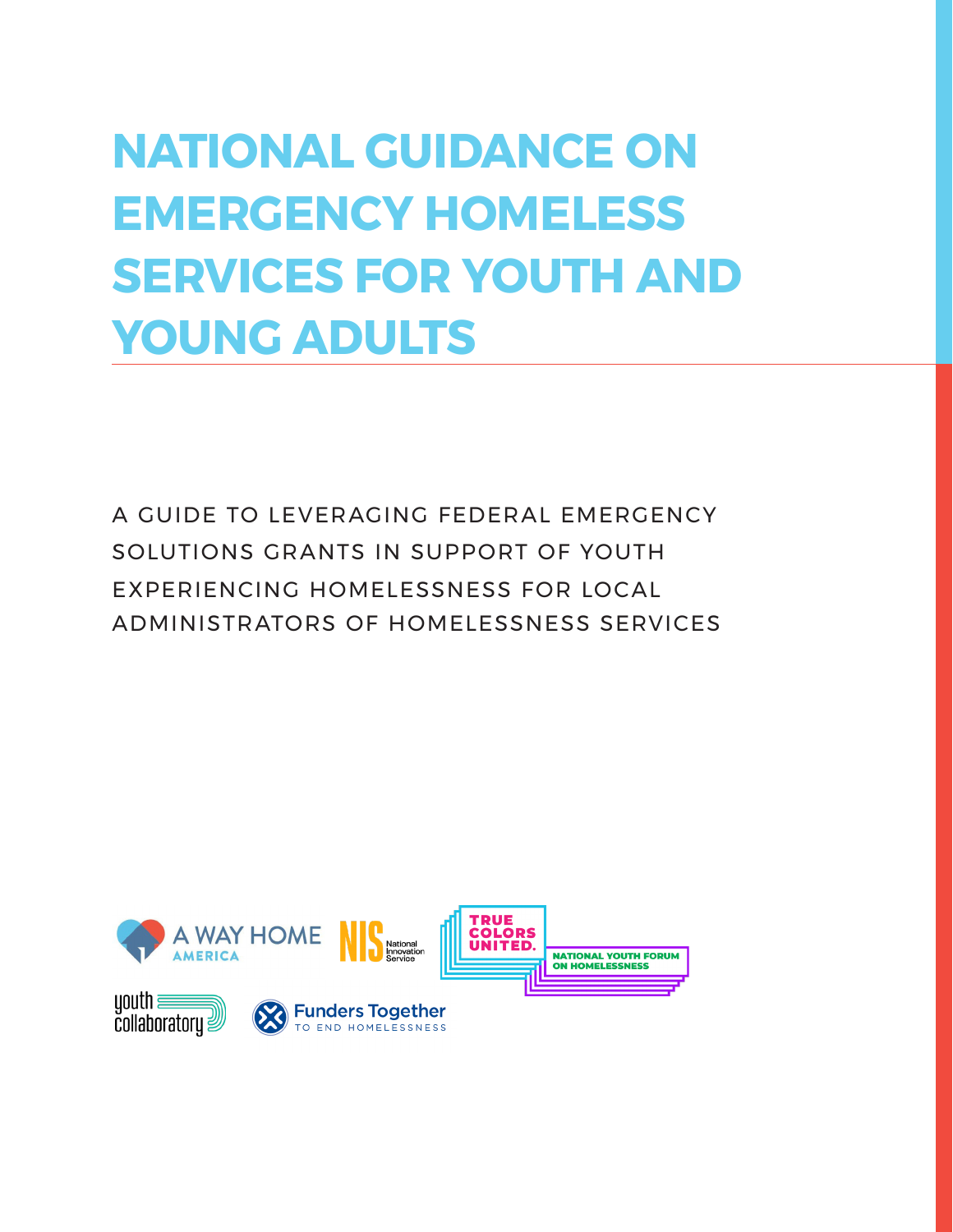# **TABLE OF CONTENTS**

| · Q&A Summary                                                                                                                          | 3  |
|----------------------------------------------------------------------------------------------------------------------------------------|----|
| • Why do ESG administrators need to focus specifically<br>on youth and young adults at risk of and experiencing<br>homelessness?       | 4  |
| • How can YYA and youth providers help inform funding<br>priorities and strategies?                                                    | 5  |
| • What additional considerations can guide funding<br>decisions for programs that serve young people?                                  | 5  |
| · What services could ESG fund for youth and young adults?                                                                             | 6  |
| • What housing and shelter options can ESG fund for youth<br>and young adults?                                                         | 7  |
| • What administrative or regulatory changes may be<br>necessary to accommodate the needs of young people<br>experiencing homelessness? | 9  |
| • What outcomes and equity-driven metrics can be tracked<br>to capture informative data during the pandemic?                           | 10 |
| • What are the mid- and long-term implications to consider<br>while making emergency decisions?                                        | 10 |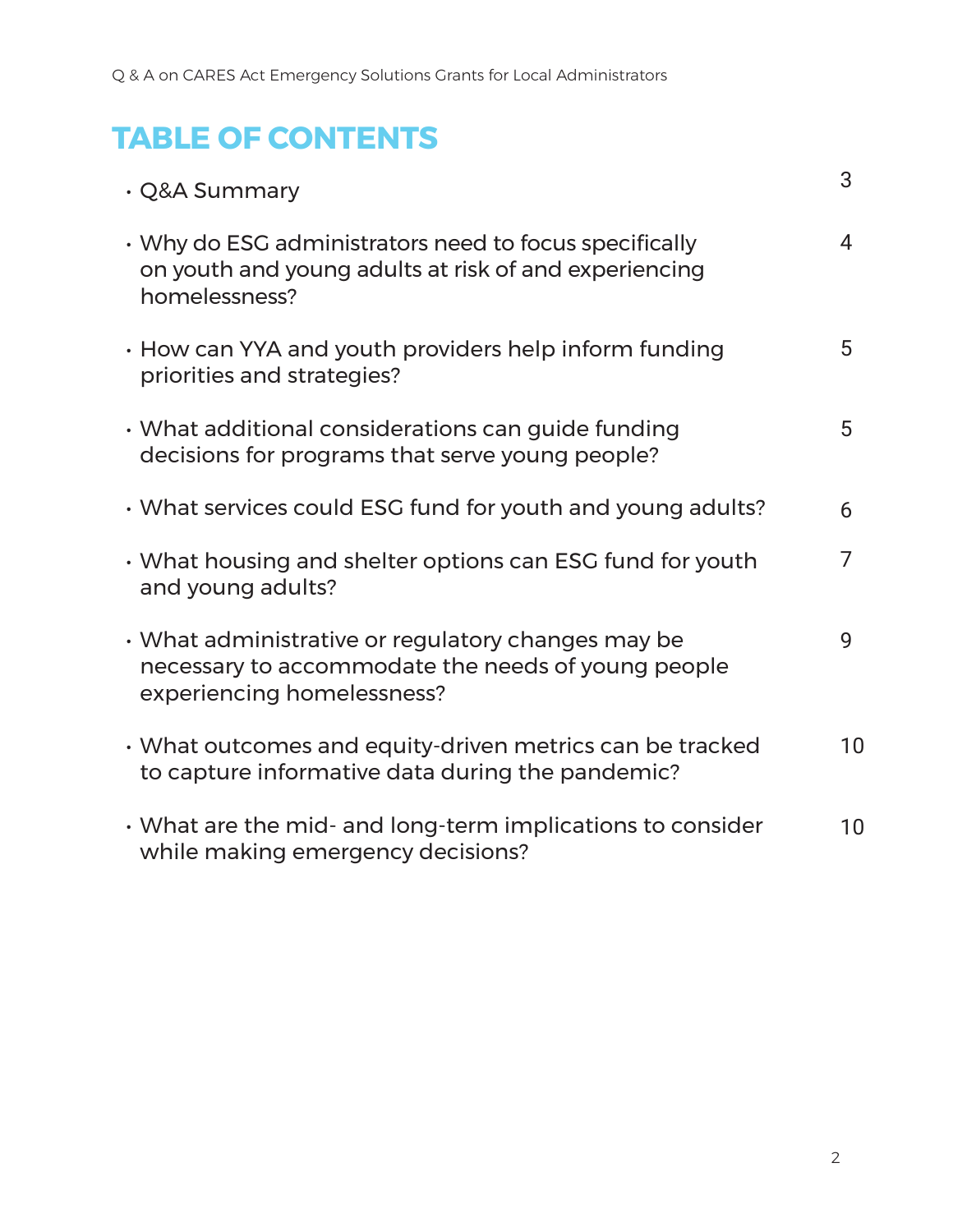# **Q&A SUMMARY**

During the current coronavirus pandemic, it's important to remember that young people experiencing homelessness will need additional support to meet their safety and health care needs. This document offers suggestions about how administrators can deploy the supplemental Emergency Solutions Grant (ESG) funding made available through the Coronavirus Aid, Relief, and Economic Security Act (CARES) to best serve young people. A high-level summary of these suggestions is below, with greater detail provided in the rest of the document.

**Engage youth-specific homeless service providers who may not be receiving ESG funding**. In many communities, youth-specific providers have not pursued ESG funding in the past but will need support from the \$4 billion in aid provided through ESG in the CARES Act. Congress intends for these dollars to serve all people experiencing homelessness, including youth and young adults.

**Encourage providers to tailor responses to the needs of young people of color and those who identify as LGBTQ.** Systemic racism has led to disproportionately high rates of COVID-19 infection and mortality among Black and African Americans; a population that is already disproportionately impacted by homelessness. It is critical that housing and service interventions prioritize the needs of these populations in the face of the pandemic.

**Invite young people with lived experience and providers to have input into the decision-making process, particularly young people of color and those who identify as LGBTQ.** Trust and rely on those with lived experience to give an unvarnished view of your decisions. Because historically marginalized populations are not often represented in groups of decision makers, their needs are often not met in service provision. Their involvement will ultimately save time and resources, and therefore lives, by offering feedback and nuance to assumptions and decisions in real-time.

**Supplemental ESG funding can be used to address both the immediate health and safety and long-term needs of young people.** This funding can be used to complement annual baseline funding for youth and young adults experiencing homelessness by offering flexibility in short-term services and by furthering efforts to prioritize youth for short- and medium-term housing supports.

**Administrators and providers can leverage HUD waivers and offer needed flexibility in service provision.** States and communities can leverage waivers available through HUD to increase flexibility for providers and people experiencing homelessness. State and local restrictions on the length of Rapid Re-Housing programs and the ability to offer comprehensive services across program components could be lifted to ensure young people's needs can be met in the context of increased strains on their individual resources and networks.

This document offers recommendations for supporting youth and young adults (YYA) at risk of or experiencing homelessness through the \$4 billion in supplemental Emergency Solution Grant Program (ESG) funding that is being made available through the U.S. Department of Housing and Urban Development (HUD) in response to the coronavirus pandemic.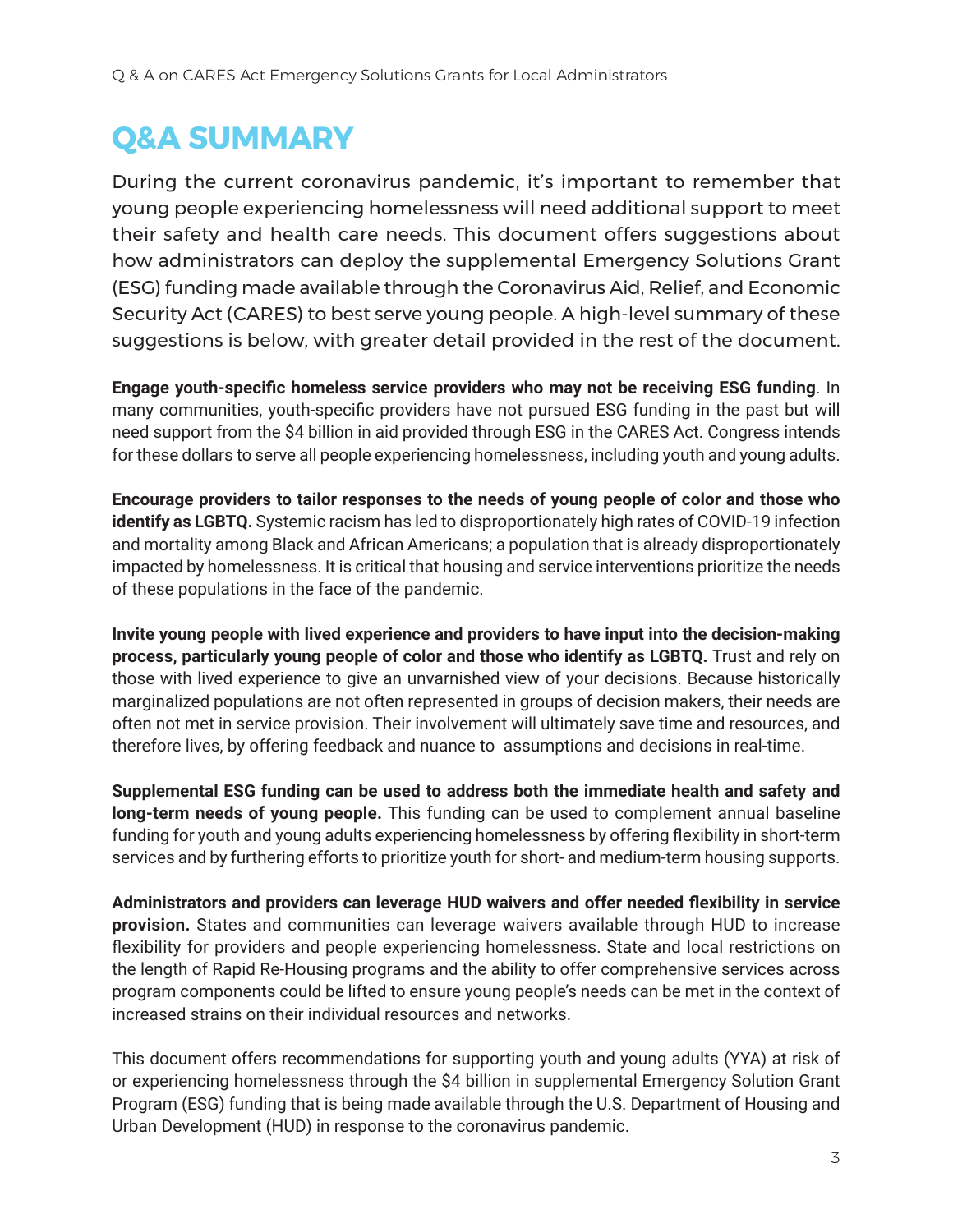### **WHY DO ESG ADMINISTRATORS NEED TO FOCUS SPECIFICALLY ON YOUTH AND YOUNG ADULTS AT RISK OF AND EXPERIENCING HOMELESSNESS?**

Congress intentionally funneled relief funding for people experiencing homelessness through the ESG program due to its existing flexibility. While funding existing or past grantees would be the most expedient process in many communities, youth and young adult-specific homeless service programs are not currently funded through ESG in many communities. This document is intended to help ESG administrators expedite the process of shaping new funding priorities and recruiting new grantees to ensure that the response to the pandemic does not overlook youth and young adults at risk of or currently experiencing homelessness.

We know that adult-focused homeless service programs are often inappropriate and/or dangerous settings for youth and young adults and should not be the only option available in any community. We also know that homelessness disproportionately affects young people of color, particularly young people who also identify as LGBTQ, and adult-serving organizations are often unable to meet their specific safety and physical and mental health care needs. However, due to school closures, layoffs, and other pandemic related problems, many youth and young adult homeless service providers have already reported that they have reached or exceeded capacity and YYA are spending more hours overcrowded indoors.

These settings are poorly suited for accommodating social distancing, leaving young people seeking services and the staff of these facilities vulnerable to novel coronavirus cluster outbreaks. ESG administrators could alleviate these challenges by prioritizing funding for housing and services that align with CDC guidelines, **which emphasize individual or family unit housing options for social distancing.** 

We are making this call to consider expanding the scope of recipients of ESG funding because additional funds included in the emergency supplemental legislation for Runaway and Homeless Youth (RHY) programs only amounted to \$25 million, which will not be sufficient in response to the pandemic, particularly since many communities do not have RHY programs.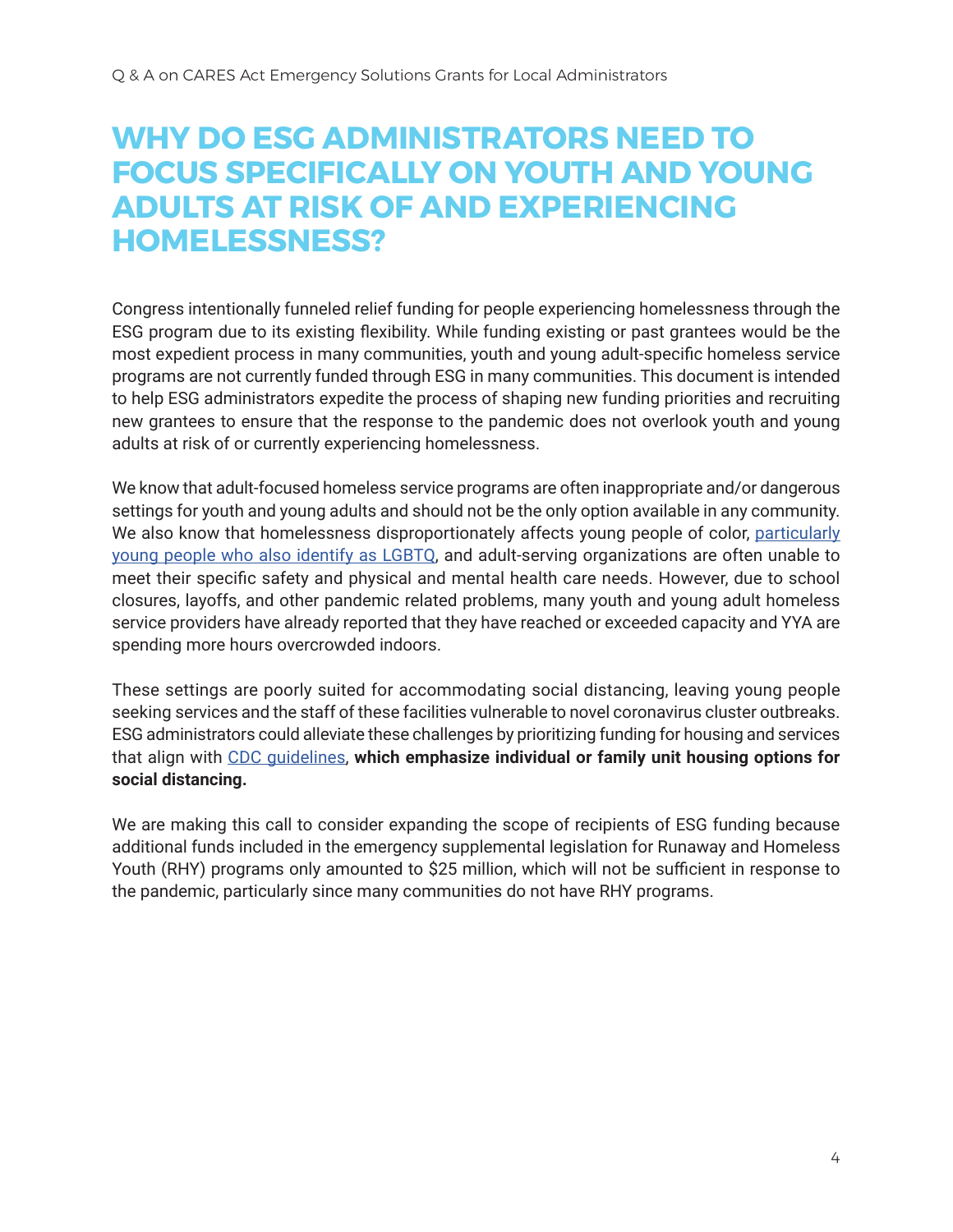### **HOW CAN YYA AND YOUTH PROVIDERS HELP INFORM FUNDING PRIORITIES AND STRATEGIES?**

Youth and young adults should be included in decision-making bodies and processes to determine how supplemental funding is being spent locally. It is critical that all funders engage and give increased attention to representatives of historically marginalized and underserved communities, including youth and young adults experiencing homelessness, as they shape funding priorities in response to the current coronavirus pandemic. As with traditional ESG formula grants, this supplemental funding can be deployed strategically and in coordination with Continuums of Care (CoCs), as well as local governments, public health officials, and other nonprofit service providers to understand the scope of unmet needs locally.

The long-standing disproportionate impact of homelessness and housing instability on young people of color is being compounded by the disproportionate rates of COVID-19 infections among people of color, raising the urgency of responses and services tailored to the specific needs of these communities. Individuals and organizations that serve and represent citizens returning from incarceration, undocumented immigrants, LGBTQ populations, and harm reduction collectives can be key partners in decision-making and informing state- and community-wide responses to the pandemic.

### **WHAT ADDITIONAL CONSIDERATIONS CAN GUIDE FUNDING DECISIONS FOR PROGRAMS THAT SERVE YOUNG PEOPLE?**

#### **Protect vulnerable populations**

Youth and young adults who identify as LGBTQ+ experience high rates of discrimination and risk of sexual exploitation when experiencing homelessness, especially transgender and genderexpansive youth.

ESG-funded projects should place individuals into housing options based on individuals' gender identity, rather than sex assigned at birth, or based on where a transgender or genderexpansive individual feels safest. Transgender people should not be given different or unequal accommodations as other individuals. Providers have a legal obligation to provide equal service to transgender people based on their gender identity, and ESG administrators have a responsibility to ensure that obligation is met. The 2016 HUD guidance on Equal Access for Trangender people provides a helpful framework and can be found at the NAEH website.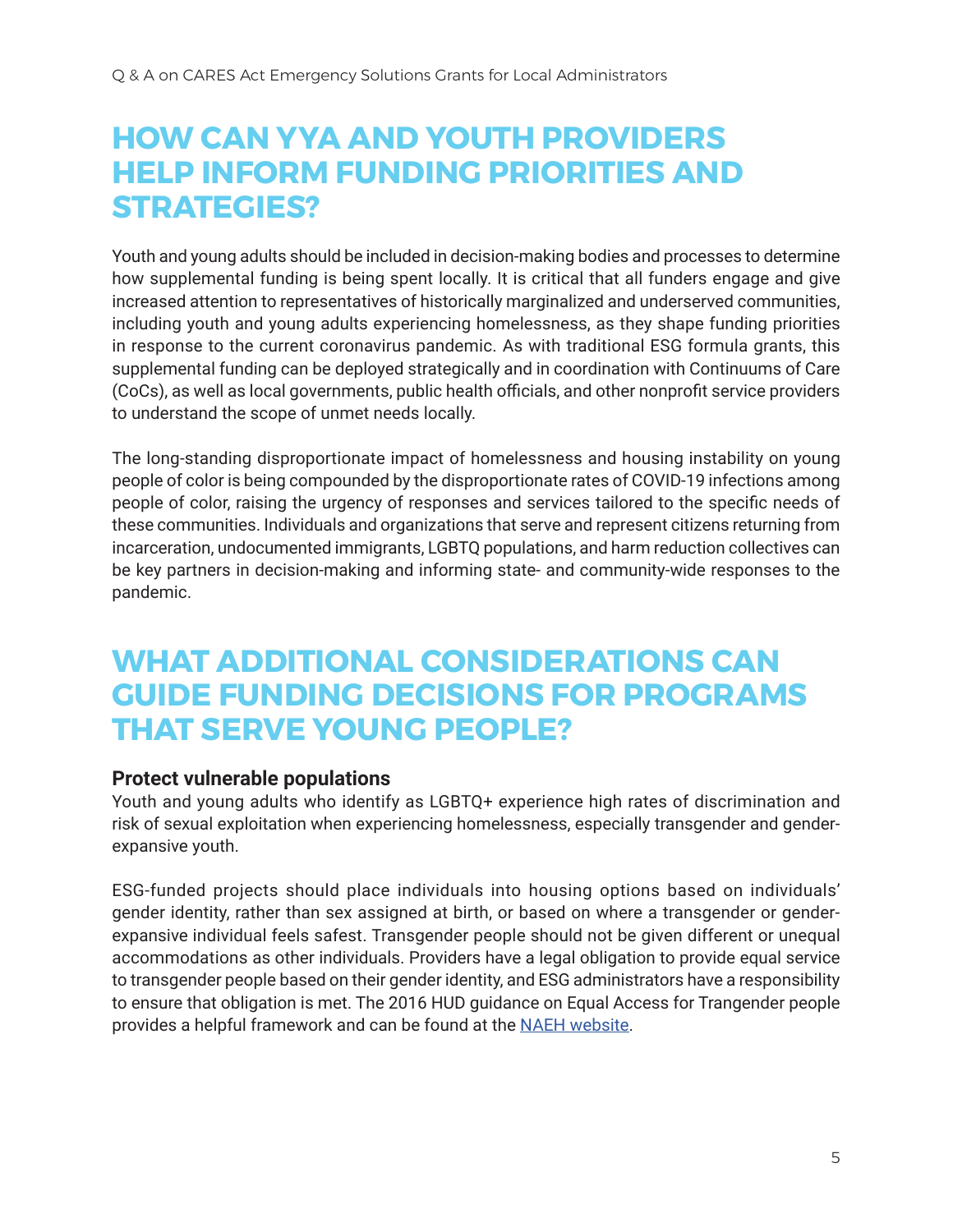#### **Center youth of color**

Rates of youth homelessness and COVID-19 infection are disproportionately high among communities of color, particularly Black and African Americans, when compared to their representation in the general population. Cities and states are reporting that Black and African Americans make up 35-50 percent of those infected with the novel coronavirus and 40-81 percent of those who die from the virus, despite Black and African Americans only comprising 13% of the population nationwide. These data points are clear indicators of decades of systemic racism within our housing, employment, and health care sectors.

The dynamics of this virus dictate that it will continue to have a disproportionate impact on other historically marginalized populations across the country, as those with fewer resources to shelter-in-place, work from home, arrange for or afford safe child care, and those with health care preconditions and limited access to care are most at risk of contracting the virus.

In the face of this pandemic, national and local responses to youth homelessness should center the voices and needs of young people of color to ensure they are addressing and correcting the systemic flaws which lead to this disproportionate impact. By designing for those who have been most marginalized, these systems will be much better suited to accommodate everyone within and between the margins. This principle is a critical component of the nationwide response to the novel coronavirus in order to slow and curb its spread at all levels, from funding priorities to program design.

#### **Support youth-centered service provision**

Meaningful youth collaboration has been identified as a best practice by organizations working to end youth homelessness nationwide. ESG-funded projects for youth and young adults can further support young people by involving young people with experiences of homelessness meaningfully during the planning, decision-making and evaluation processes. Stipends honor that youth and young adults are experts in their own experiences, provide an opportunity for young people to offer invaluable insights to making services more effective, particularly during a time of crisis where creativity and new solutions are needed, and generate income for young people during a time of mass job insecurity.

### **WHAT SERVICES COULD ESG FUND FOR YOUTH AND YOUNG ADULTS?**

The following services, which can be funded through ESG, will be critical to programs serving young people at risk of and experiencing homelessness in the coming months:

**• Outreach and Engagement** that is connected to health care and other services, case management, and zero-barrier housing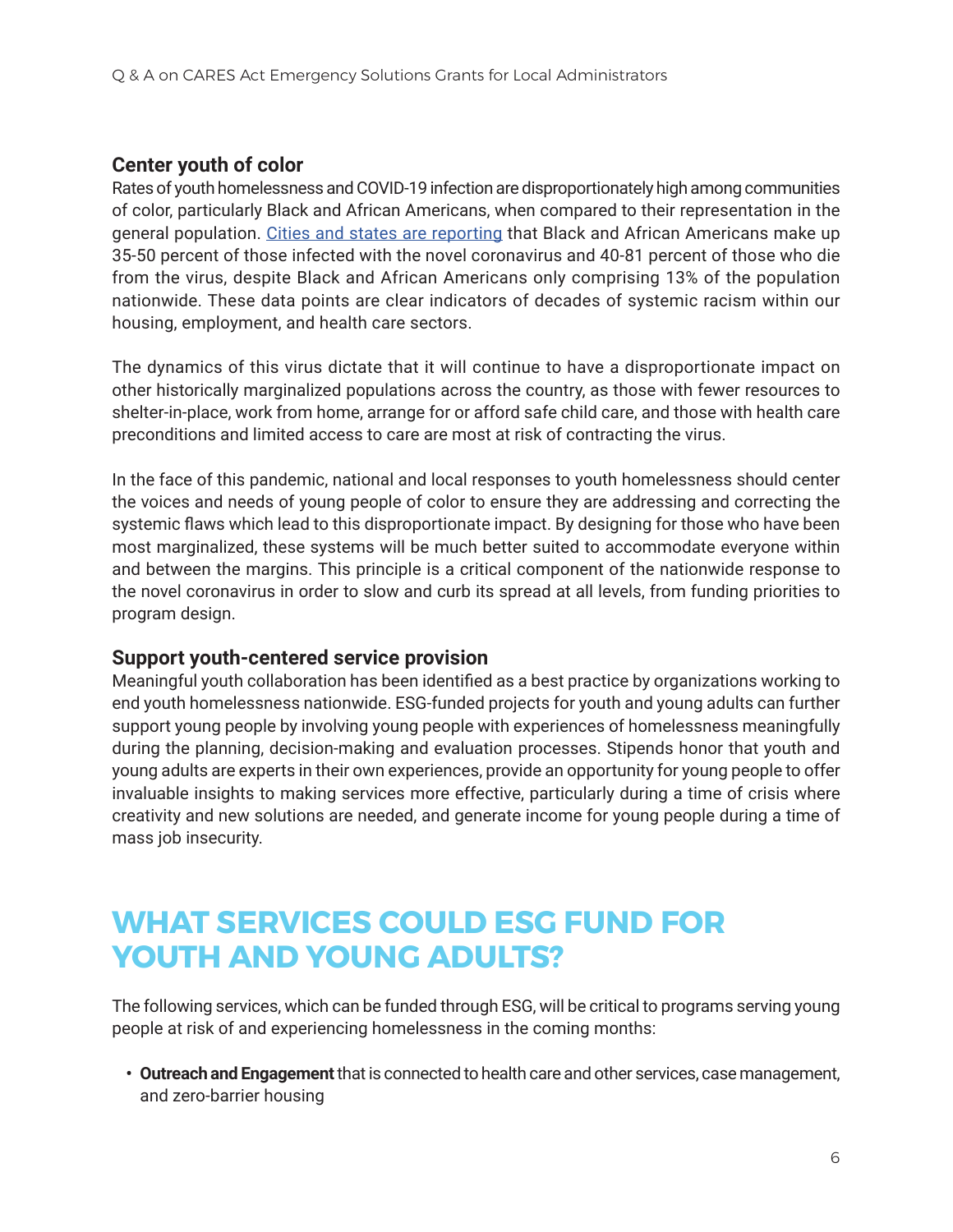- **• Targeted community outreach** to youth from marginalized communities, especially those who may be less likely to seek services they need, including immigrants and LGBTQ+ individuals
- **• Transportation** for young people who do not have access to essential services such as grocery stores, pharmacies, and their jobs
- **• Food and regular medicine delivery** for young people living unsheltered and those who have limited or no access to grocery stores, pharmacies, and SNAP and WIC benefits
- **• Case management** for youth who are living unsheltered, in crisis housing, and in rapid rehousing programs
- **• Child care** for young people who are parenting and working or seeking services
- **• Telehealth** for mental and physical health care for young people experiencing homelessness
- **• Education Services** to support youth and young adults in continuing their education, including securing WiFi and other necessary technology and access points (tablets or computers) to participate in distance learning
- **• Services for Special Populations** can include trauma-informed housing and services for young people who have been commercially sexually exploited (sex-trafficked)

There is guidance below to help eliminate constraints on these services across program component types.

### **WHAT HOUSING AND SHELTER OPTIONS CAN ESG FUND FOR YOUTH AND YOUNG ADULTS?**

#### **Homelessness Prevention and Diversion**

Homelessness prevention services will be a key component to slowing the current coronavirus epidemic as most of the country is operating under prolonged shelter-in-place orders. The financial strain on individuals and families due to the economic consequences of the coronavirus is considerable and disproportionately impacts low-income workers. Homelessness prevention services, rental assistance, and financial assistance, will keep people safely housed, thereby increasing the effectiveness of social distancing and aiding public health authorities as they work to control this disease.

Programs that prioritize prevention, identification, early intervention, and diversion for youth and young adults will be more expedient in serving those who are couch surfing or at risk of homelessness. ESG administrators could seek to fund homeless service providers who work with their local child welfare agencies, schools, drop-in centers, juvenile justice and law enforcement offices, street outreach providers, and/or other local community programs to identify young people at risk.

#### **Emergency Shelter and Crisis Housing**

Emergency or crisis housing options for youth and young adults include emergency shelter services, host home programs, and short term transitional living stays. These solutions have been created in communities with limited or no transitional youth specific emergency shelter services. Short term transitional living stays have demonstrated an alternative strategy to providing crisis housing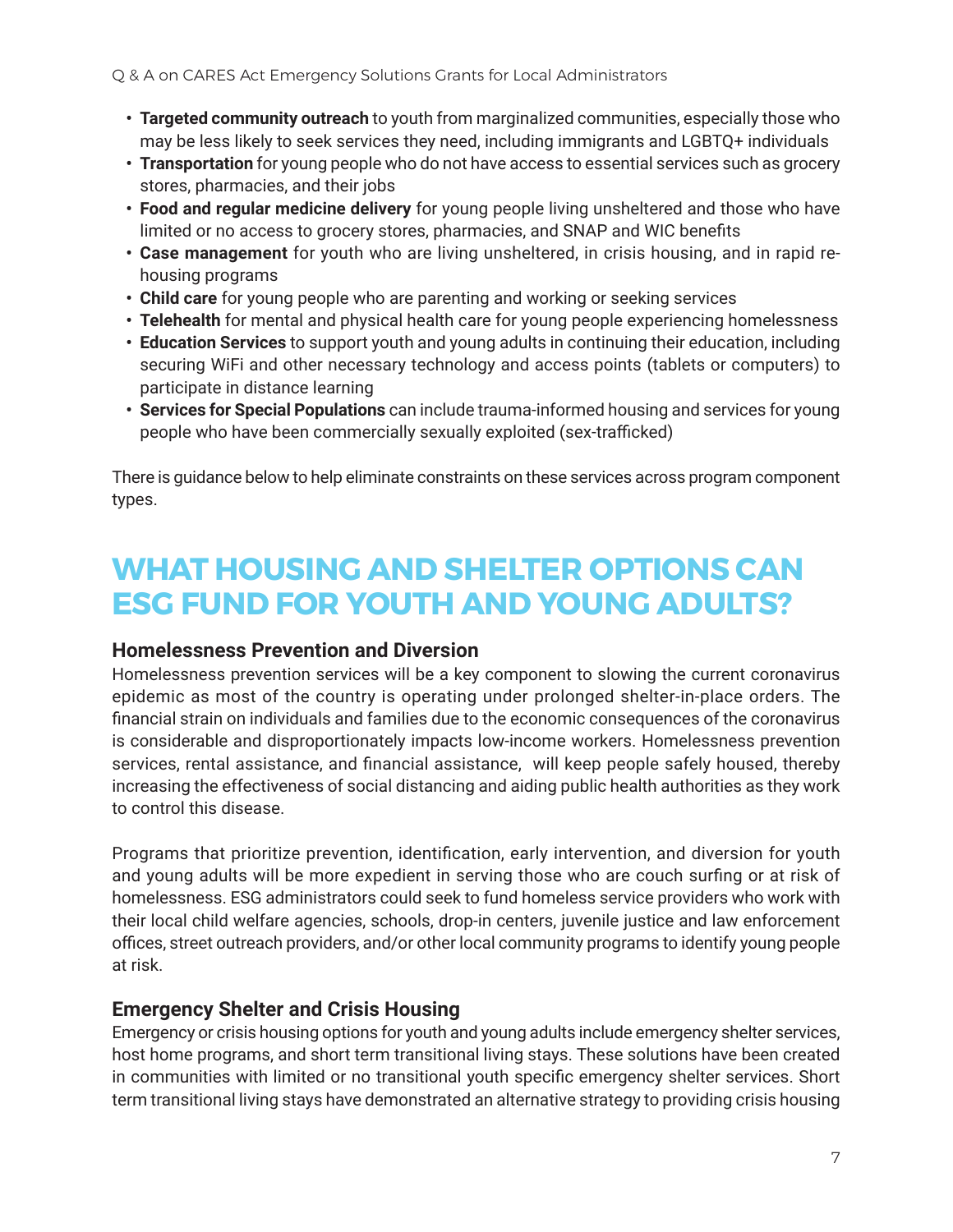while determining longer term and permanent housing options, while host homes and shelters will be difficult settings for accommodating social distancing during the COVID-19 pandemic.

Emergency shelter providers are carefully juggling competing considerations in relation to emergency shelter capacity, including: 1) quickly moving people from shelter into housing; 2) implementing social distancing measures inside shelters; 3) maintaining local shelter capacity; 4) creating more shelter options for those currently unsheltered; 5) creating space for quarantine and serving people that have tested positive for the coronavirus, are presumed positive, and those who have symptoms of the virus; and 6) staff capacity, protection, and hazard pay.

Hotel/motel vouchers, funding for shelter operations, and shelter renovations are tremendously valuable resources for youth-specific providers as they navigate these competing concerns and limited additional resources.

Funders could support providers and clients alike by adjusting expectations around capacity and spending in shelters during the pandemic. Shelters will be able to serve fewer people but will incur higher costs. It will be more expensive to run shelters based on the needs for personal protective equipment, more frequent cleaning and cleaning supplies, increased costs for those materials and services, and the need to serve fewer people to accommodate social distancing safety requirements.

#### **Rapid Re-Housing**

Rapid Re-Housing is an effective housing support for young adults experiencing homelessness and could be considered as a funding priority for ESG administrators in disbursing stimulus and relief funds to support longer-term stability for young people experiencing homelessness. It is critical for youth-specific programs to be considered in this funding priority or for programs to identify how they prioritize and serve young people, including young people who are parenting or heads of household.

To be a sustainable and effective intervention in the face of the coronavirus pandemic, ESG administrators and other funders can consider loosening time limits and re-application requirements for rapid re-housing for young people and adults alike. Unemployment rates will continue to rise and employment opportunities, particularly for youth, will be limited and highly competitive for the foreseeable future, even once the spread of the virus slows.

#### **Improving support for frontline staff**

The essential work of frontline staff is the backbone of homeless service systems and we must ensure that the workforce is substantially supported as increased strain is applied to our systems and to these individuals across program component types. Funders can alleviate these stresses by including hazard pay for frontline staff, surge staffing, hiring people with lived expertise, training new staff, and supplying and replenishing stores of PPE.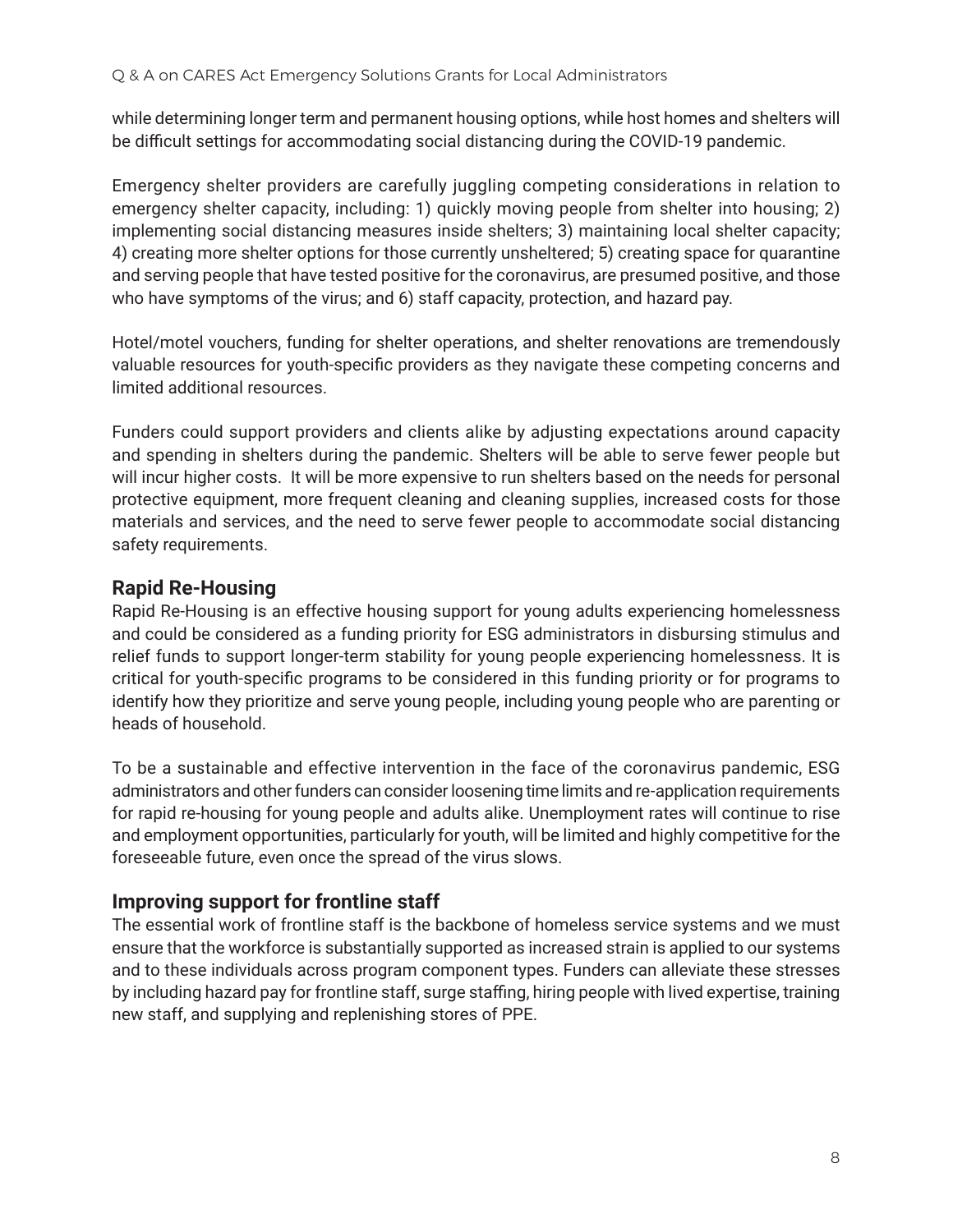### **WHAT ADMINISTRATIVE OR REGULATORY CHANGES MAY BE NECESSARY TO ACCOMMODATE THE NEEDS OF YOUNG PEOPLE EXPERIENCING HOMELESSNESS?**

The spread of COVID-19 and its impacts on the economy will require that local responses to homelessness offer more flexibility and accessibility. While the ESG Program does not fund longterm housing, it is a critical resource for medium-term rental assistance and services. State and local ESG administrators can coordinate with youth-serving providers and, if needed, the state regulatory entities to determine whether emergency rulemaking is necessary to lengthen allowable lengths of stay, adjust staff to client ratio requirements, and loosen other regulations that may make it more difficult for homeless service providers to meet community needs during this crisis.

**Increase Service Accessibility:** ESG administrators could offer flexibility for grantees and subgrantees to move funding and costs **between** different types of components (homelessness prevention, street outreach, emergency shelter, rapid re-housing, and Homeless Management Information Systems) to ensure that individuals' needs can be met regardless of the type of component they are primarily served through. ESG administrators may need to create new contract vehicles or contract amendments to facilitate this necessary flexibility.

**Eliminate Delays for Parent/Guardian Consent:** YYA providers and funders should note that achieving parental consent or timely parental notification in youth homelessness services is often difficult, sometimes impossible, and rarely necessary. It can be a deterrent to seeking services among unsheltered youth, youth who have experienced abuse, and youth who participate in survival economies who may fear child welfare or criminal legal system involvement. In 32 states<sup>1</sup> emergency rulemaking or legislative action may need to be undertaken to allow youth-serving providers to take in youth experiencing homelessness with a delay or waiver of notification and parent/guardian consent requirements.

**Maximize Rental Assistance:** HUD allows for medium-term rental assistance to be offered for up to 24 months through ESG funding. Program administrators and other funders can fully embrace this flexibility and leave it to the discretion of providers to determine how long rental assistance is needed for program participants in the face of this pandemic that is increasing unemployment rates and housing instability exponentially.

Increasing time limits on rapid re-housing may result in fewer people served, but the significant 1The following states currently do not allow providers to waive or delay notification and/or parent/guardian consent requirements for minor youth: AL, AK, AZ, AR, CA, CO, CT, DC, GA, HI, ID, IA, KS, KY, MD, MI, MS, NE, NV, NM, NC, ND, OH, OR, PA, SC, SD, TN, VT, VA, WV, WY

See more: True Colors United and National Law Center on Homelessness and Poverty: 2019 State Index on Youth Homelessness